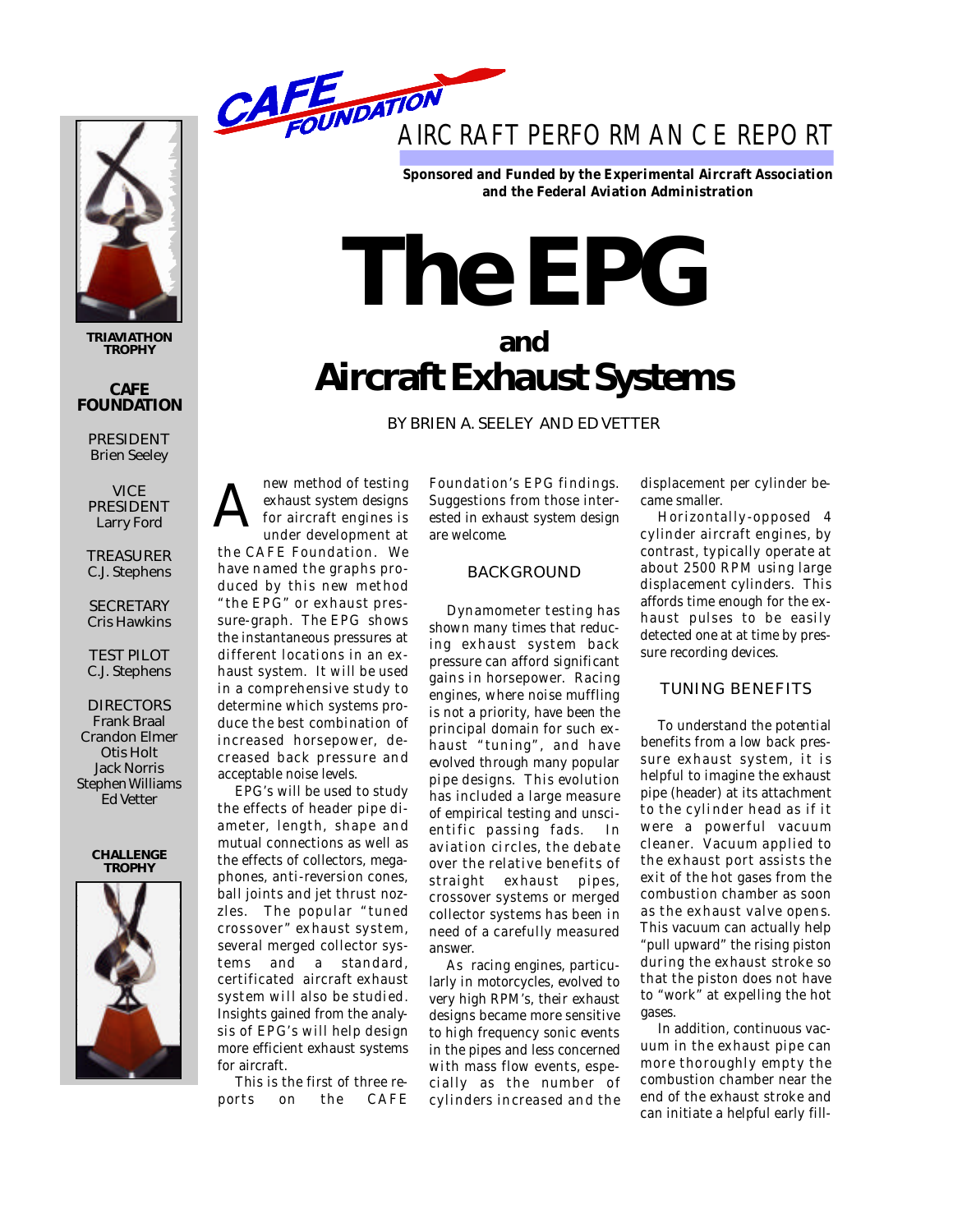

#### **Figure 1.**

ing of the chamber with the next inducted charge of cool fuel and air from the intake system. Such early filling is accomplished in the so-called "overlap stroke" of the piston wherein the piston reaches top dead center with both the intake and exhaust valves open. The volumetric efficiency of the engine, with help from this early filling, can exceed 100%. This means that a 90 cubic inch swept cylinder volume can actually inhale more than 90 cubic inches of inducted charge, which, in turn, will produce more power on each firing.

The early filling washes the hot exhaust valve head, seat and guide with the cool inducted charge. It provides a more thorough "washout" of the end gases or hot exhaust residuals and thus give less coking of the combustion chamber, less contamination of the crankcase oil, and less fouling of spark plugs. It has been observed that the engine reliability history of 2 popular production aircraft from 2 different manufacturers differ greatly even though they use the same engine. The difference in these 2 aircraft is in their exhaust systems. Exhaust systems with very low back

pressure may afford the use of jet thrust nozzles on the exhaust tailpipes without causing unduly high back pressure. Such nozzles can provide significant

gains in cruise speed at altitude.<sup>1</sup>

# MATERIAL AND METHODS

For this study, the exhaust components are fabricated from mild steel tubing and parts commonly available at automotive muffler shops. The owners of Johnny Franklin's Muffler Shop in Santa Rosa, California and Loren Barnes at S&S Headers in Anaheim are very knowledgeable and helpful in providing these materials. Robert Susnar of the Sani-Fit Company has donated a

beautifully made stainless steel jet nozzle reducer for these tests. Factory Pipes of Ukiah have also contributed to these tests.

The CAFE EPG recording system uses Ed Vetter's custom-designed software package applied to the Digital Acquisition Device and Sensor Amplification Module described in previous articles on CAFE Foundation equipment.<sup>2</sup> The electronic pressure sensors are connected to  $.125$ " x 18" copper tubes which, in turn, connect to each

exhaust pipe sampling port at a location 1.25" downstream from the cylinder flange of the header pipe. The sampling ports are all carefully made flush with the inner wall of the exhaust pipes. The transducers are calibrated to a water manometer. A custom made Vetter inductive crankshaft trigger is applied to the front of the crankcase of the Lycoming IO-360 A1B6 engine to record the top dead center position for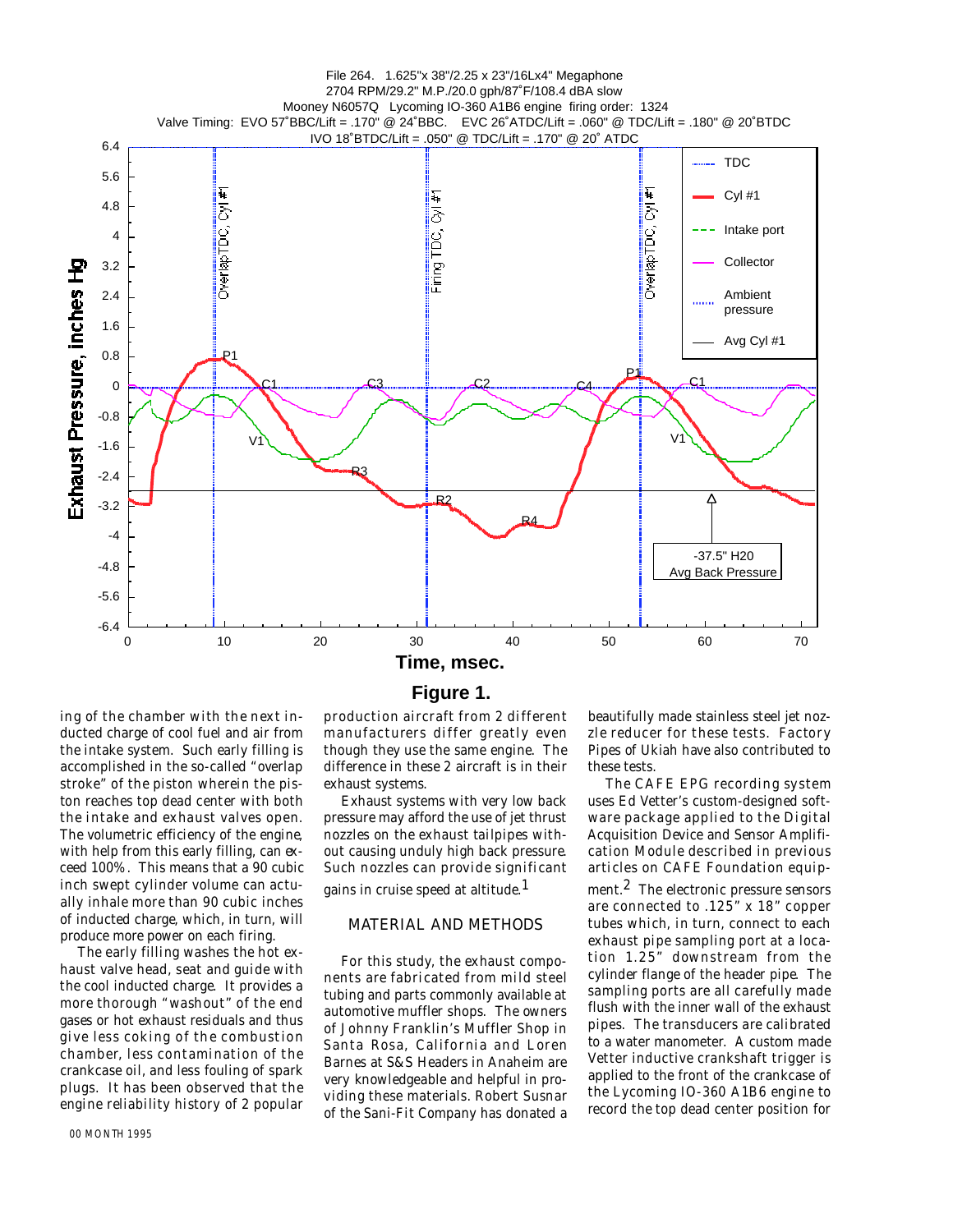

**Brien Seeley, left, and Ed Vetter with several of the exhaust pipe models which will be**  $_{\text{other M1}}$ undergoing testing. The pipes are adjustable for both header and collector length and diterments.<br>diameter. The stock Mooney system is at lower left diameter. The stock Mooney system is at lower left.

cylinder # 1.

The exhaust pipes in this study are of adjustable length by the use of specially made 6" long overlapping slip joints. These joints are secured by stainless steel hose clamps and safety wire. The lengths being studied are those which enjoy popular use on other aircraft and which can be reasonably fitted to a horizontally opposed aircraft engine. In tests with merged collector systems, great care is taken to make all the headers of equal length prior to the merge. Pipe diameters will include 1.5", 1.625", 1.75" and 1.875" headers, 1.75", 2", 2.25" and 2.5" collector outlets, and several different megaphone and nozzle designs. An anti-reversion cone (see photo) will be evaluated, as will a 2" stainless steel ball joint (Aircraft Spruce Company part number 33233). The inside diameter of the header is die-ground to match the 1.78" outlet diameter of the exhaust port on the cylinder head in every case.

Cabin sound level measurements are included in most engine runs along with notes on RPM, manifold pressure, fuel flow, static thrust and outside air temperature. Pressure transducers are connected to the intake port of the engine's  $#$  1cylinder at the fuel injector orifice and to the collector pipe at a lo-

cation 10.5" downstream of the merge of the four individual header pipes. To provide a method of assessing horsepower, the digital tachometer RPM of the fixed pitch prop at full throttle and the digital fuel flow are recorded for each particular exhaust system. Static thrust is measured by attaching a cable to the main landing gear and tying it to a heavy truck. The cable pulls on an hydraulic cylinder whose pressure gauge is used to calculate pounds of thrust.

## **RESULTS**

In Figure 1, the heavy line indicates the continuous variation of the instantaneous pressure in the exhaust pipe of cylinder  $# 1$ . Note that the large pressure rise after the opening of the exhaust valve is labeled as "P1". This primary pressure wave dissipates and is followed by the smaller waves R3, R2, and R4. The R waves are the reflected waves from the firing of cylinders 3,2 and 4, in that order, as their P waves enter the collector pipe and reflect back upstream into the header of cylinder  $#$ 1. The collector waves or C waves are the regularly repeating sequential waves recorded in the collector pipe with each successive cylinder firing, and are labeled accordingly, e.g., C1,

# PIPE DESIGNS TO BE TESTED

Cross-over systems, 4 into 2. Merged collectors, 4 into 1. Independent pipes . Megaphones. Anti-reversion cones. Ball joints. Jet thrust nozzles. Standard and modified mufflers. Length **Diameter Tortuositv Interference** } **Effects** 

C3, C2, and C4. The V wave is the vacuum wave in the intake port which is produced by the descent of the piston in cylinder  $# 1$  during its intake stroke. Because of the common intake plenum on this engine, the intake recording shows each of the other cylinder's intake strokes producing a regular waves) after V1.

der # 1 in inches of water is calculated from the "area under the curve" and is found to agree with the back pressure observed by connecting a water manometer to the pressure sampling



This exhaust system produced the EPG shown in figure 1.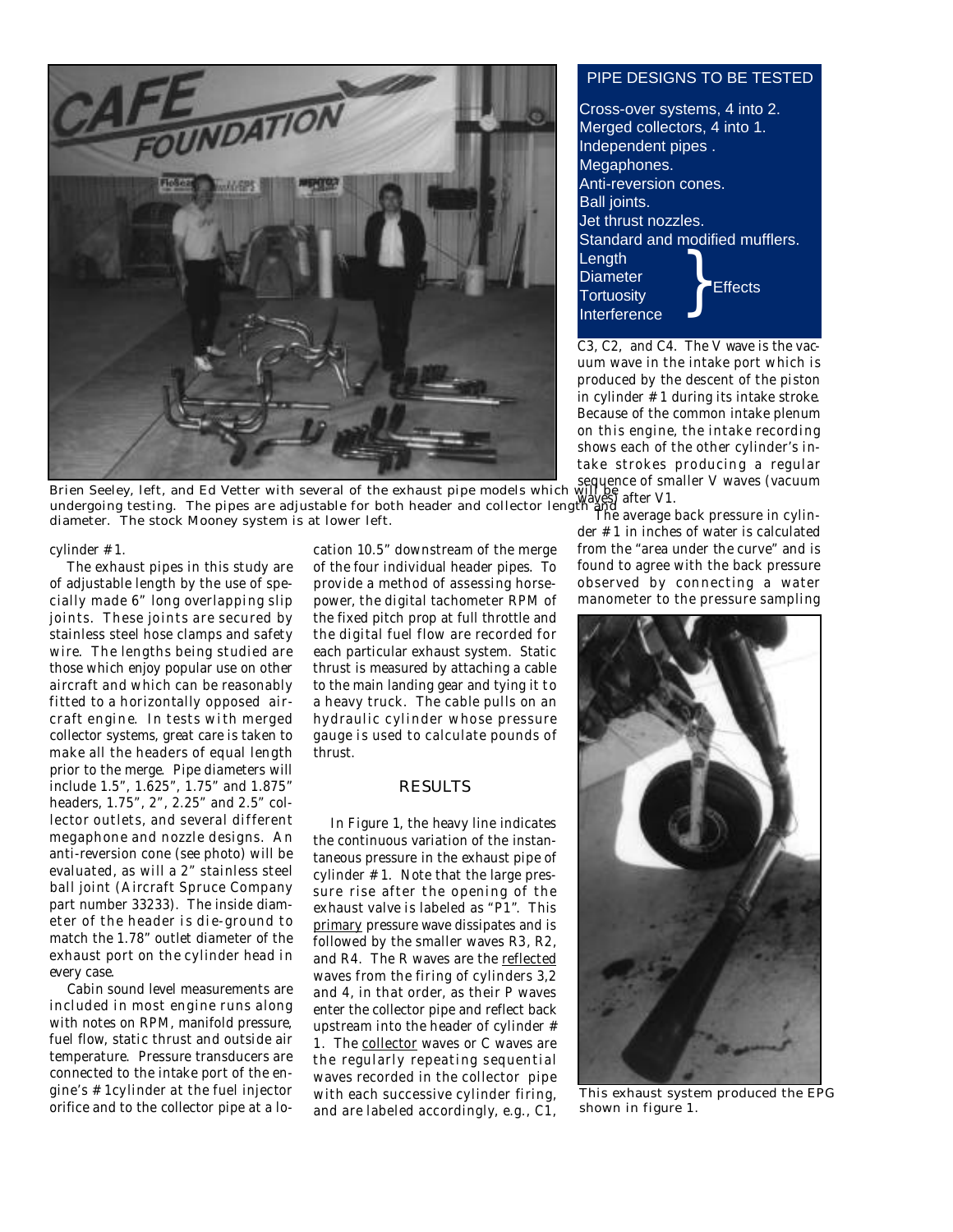

port in that header. Figure 1. shows an EPG recording of a system with an average back pressure of -37.5 inches of water or -2.75 inches of mercury (Hg). The FAA allows production aircraft to have exhaust back pressures of up to  $+2.0$  inches Hg. The ambient pressure line on the Y axis of the EPG is labeled as zero and represents atmospheric pressure at 120 feet above sea level.

Each exhaust system tested is de-

scribed at the top of the EPG using the following format: header diameter x length/ collector diameter x length/ megaphone length x outlet diameter/ and any other qualifying information.

Figure 2 is a recording in which all pressure probes are ganged onto cylinder # 1's sampling port and this shows good agreement in probe dynamic calibration. Note that even at the top of the P wave, the pressure is below at-



mospheric.

Figure 3 is a recording in which each probe is connected to a different cylinder and serves to illustrate the uneven P wave amplitudes and imperfect valve timing of hydraulic lifters. It is a test where straight pipes are used with no collector and no megaphone. By showing the comparative size of the exhaust pulses the EPG may give indications of which cylinders have the best compression or best volumetric filling.

#### FUTURE TESTS

These preliminary results indicate that the EPG will be a great tool for the development of optimized aircraft exhaust design. Our future studies will examine the effect of these exhaust systems on climb and cruise performance, and we will present EPG results of the various systems obtained in flight. We will keep a "library" of pipe models to be re-tested in the future using a torquemeter. We hope to repeat these tests on an engine which uses a camshaft with a longer overlap period to see if the power improvement can be further enhanced. The effect of these exhaust systems when used with



Hose clamps hold cyl # 1 slip joint onto the Anti-Reversion cone at the exhaust flange. Stainless steel 1/8" tube is silver soldered to be flush with the inner wall of the cone and provides a pressure signal to the probe/transducer.